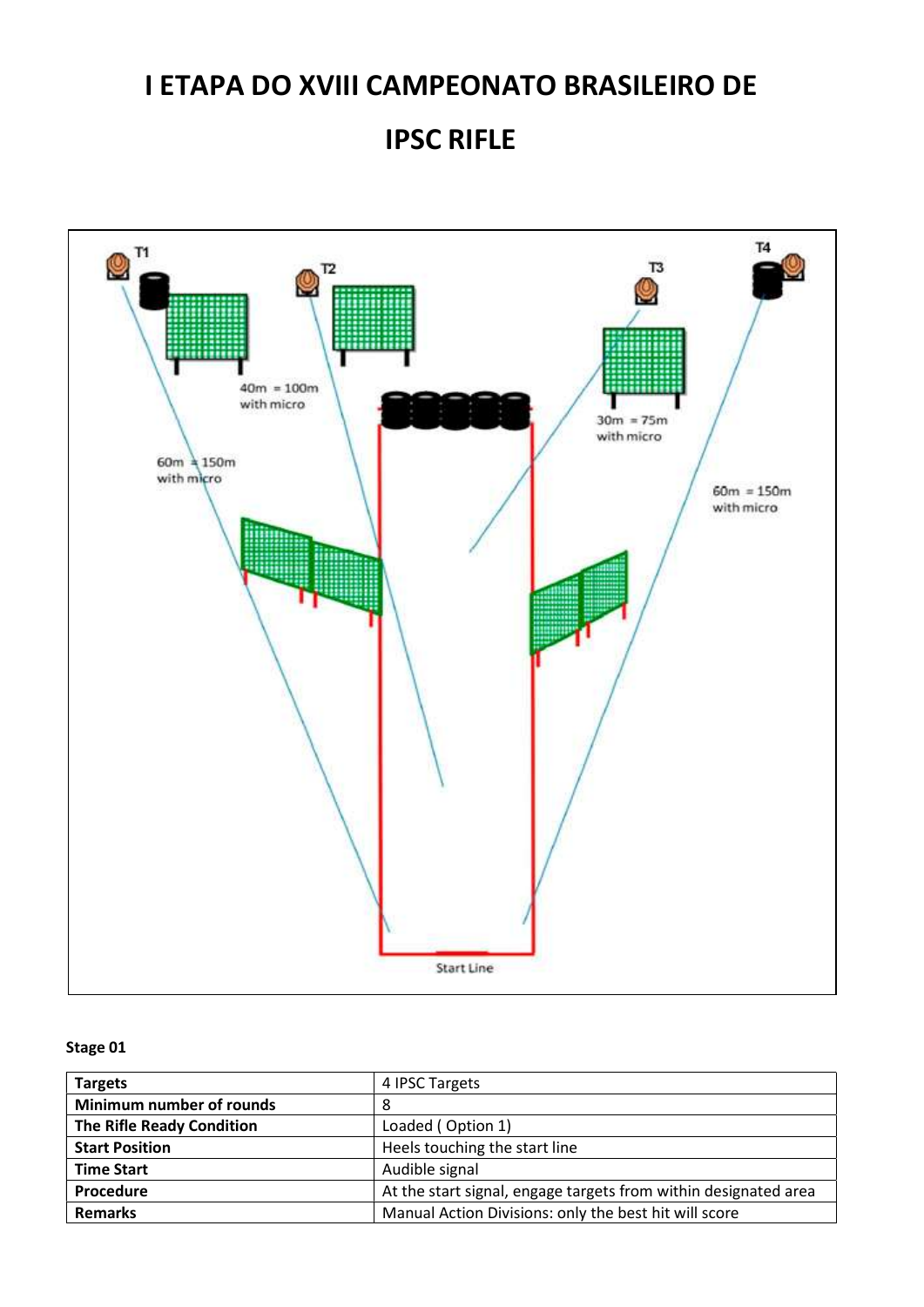## IPSC RIFLE



| <b>Targets</b>                   | 8 IPSC Targets, 6 IPSC Micro-Targets                            |
|----------------------------------|-----------------------------------------------------------------|
| Minimum number of rounds         | 28                                                              |
| <b>The Rifle Ready Condition</b> | Loaded (Option 1)                                               |
| <b>Start Position</b>            | Heels touching the start line                                   |
| <b>Time Start</b>                | Audible signal                                                  |
| Procedure                        | At the start signal, engage targets from within designated area |
| <b>Remarks</b>                   | Manual Action Divisions: only the best hit will score           |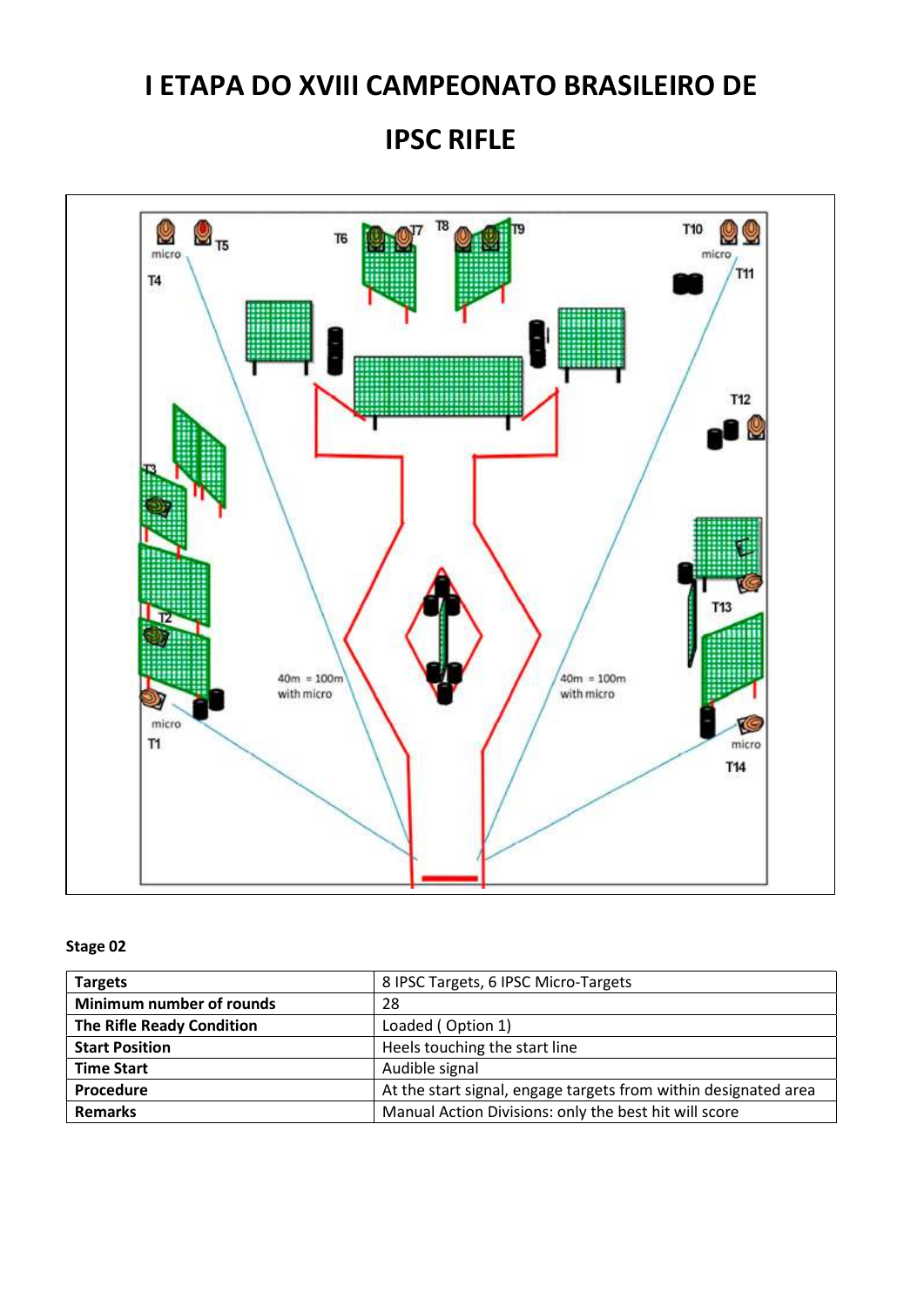## IPSC RIFLE



| <b>Targets</b>                   | 4 IPSC Micro-Targets                                            |
|----------------------------------|-----------------------------------------------------------------|
| Minimum number of rounds         | 8                                                               |
| <b>The Rifle Ready Condition</b> | Loaded (Option 1)                                               |
| <b>Start Position</b>            | Heels touching the start line                                   |
| <b>Time Start</b>                | Audible signal                                                  |
| Procedure                        | At the start signal, engage targets from within designated area |
| <b>Remarks</b>                   | Manual Action Divisions: only the best hit will score           |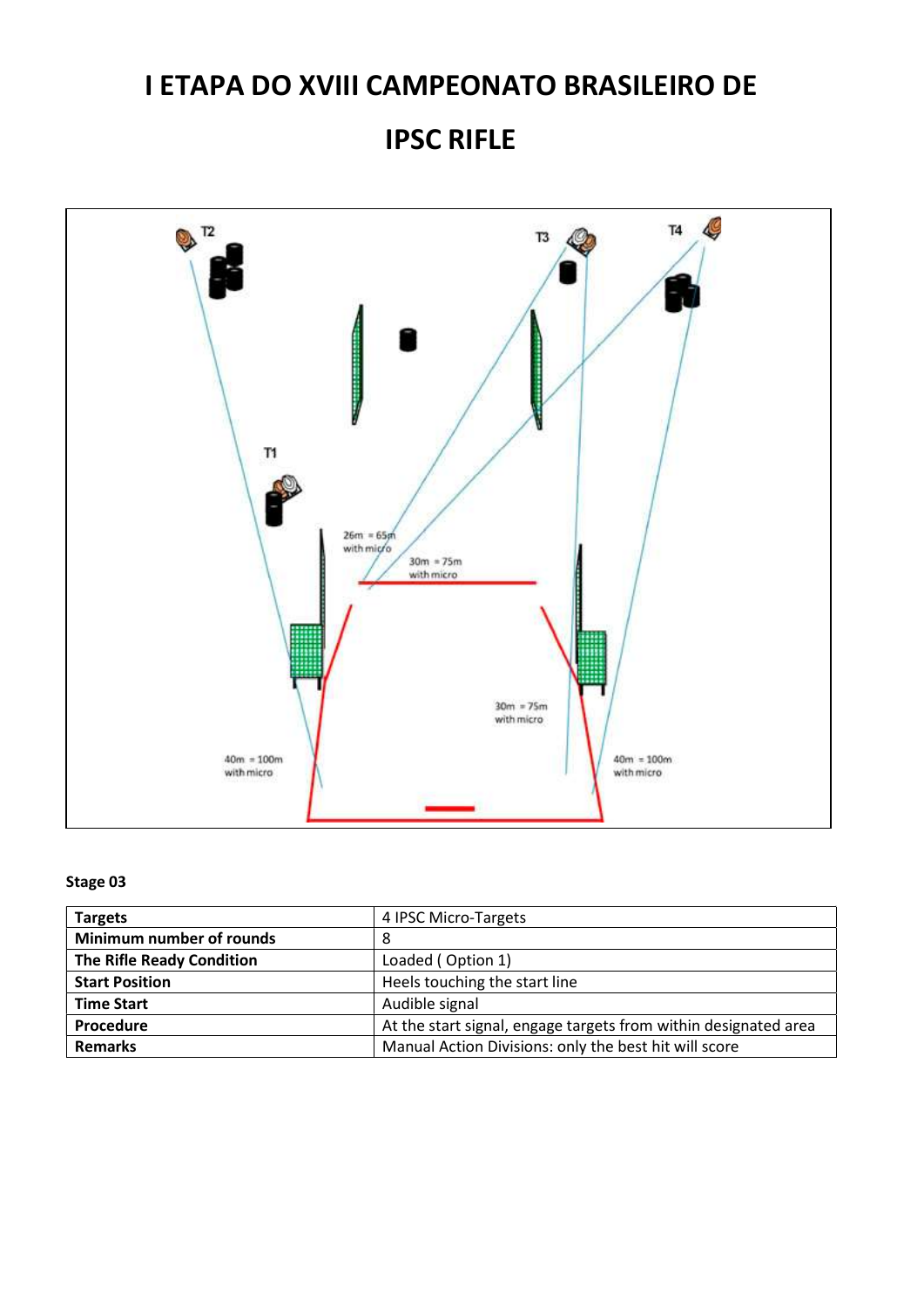## IPSC RIFLE



| <b>Targets</b>                   | 8 IPSC Micro-Targets                                               |
|----------------------------------|--------------------------------------------------------------------|
| Minimum number of rounds         | 8                                                                  |
| <b>The Rifle Ready Condition</b> | Unloaded (Option 2) on the table on the mark                       |
| <b>Start Position</b>            | Anywhere inside designated area                                    |
| <b>Time Start</b>                | Audible signal                                                     |
| Procedure                        | At the start signal, engage targets, only the best hit will score. |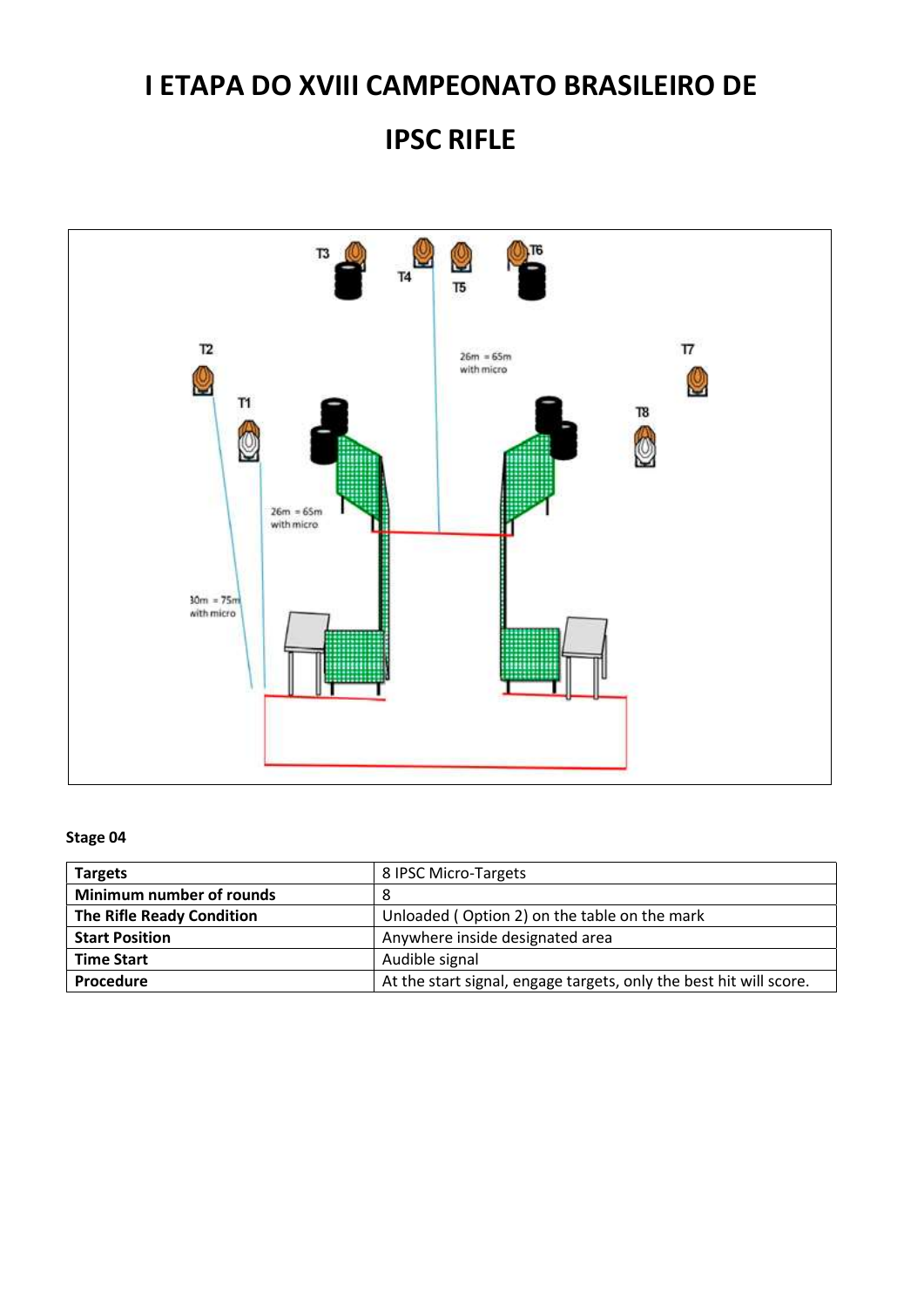## IPSC RIFLE



| <b>Targets</b>                   | 5 IPSC Micro-Targets                                           |
|----------------------------------|----------------------------------------------------------------|
| Minimum number of rounds         | 10                                                             |
| <b>The Rifle Ready Condition</b> | Loaded (Option 1)                                              |
| <b>Start Position</b>            | Heels touching the start line                                  |
| <b>Time Start</b>                | Audible signal                                                 |
| Procedure                        | At the start signal engage targets from within designated area |
| <b>Remarks</b>                   | Manual Action Divisions: only the best hit will score          |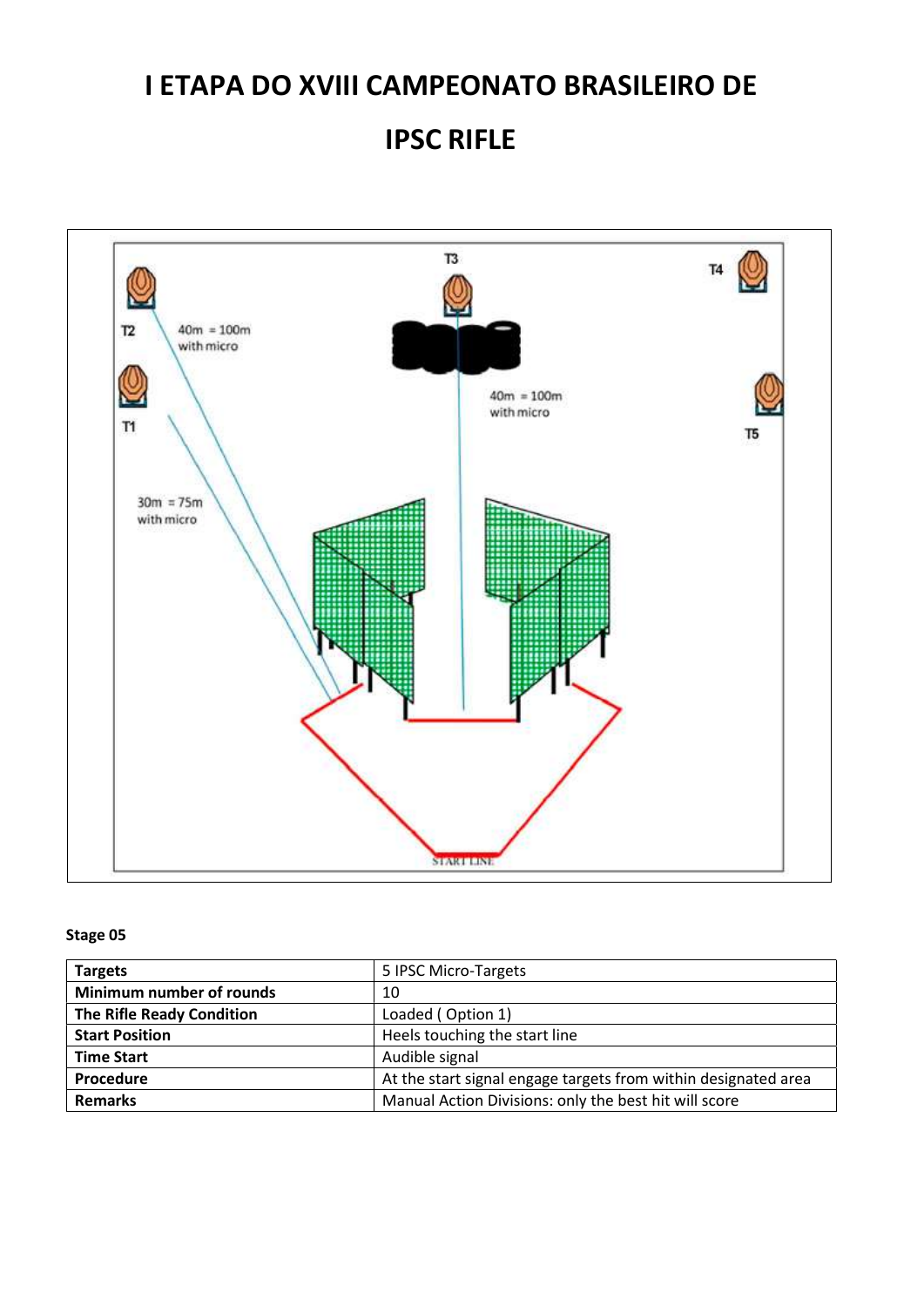IPSC RIFLE



| <b>Targets</b>                   | 5 IPSC Micro-Targets                                           |
|----------------------------------|----------------------------------------------------------------|
| Minimum number of rounds         | 10                                                             |
| <b>The Rifle Ready Condition</b> | Loaded (Option 1)                                              |
| <b>Start Position</b>            | Heels touching the start line                                  |
| <b>Time Start</b>                | Audible signal                                                 |
| Procedure                        | At the start signal engage targets from within designated area |
| <b>Remarks</b>                   | Manual Action Divisions: only the best hit will score          |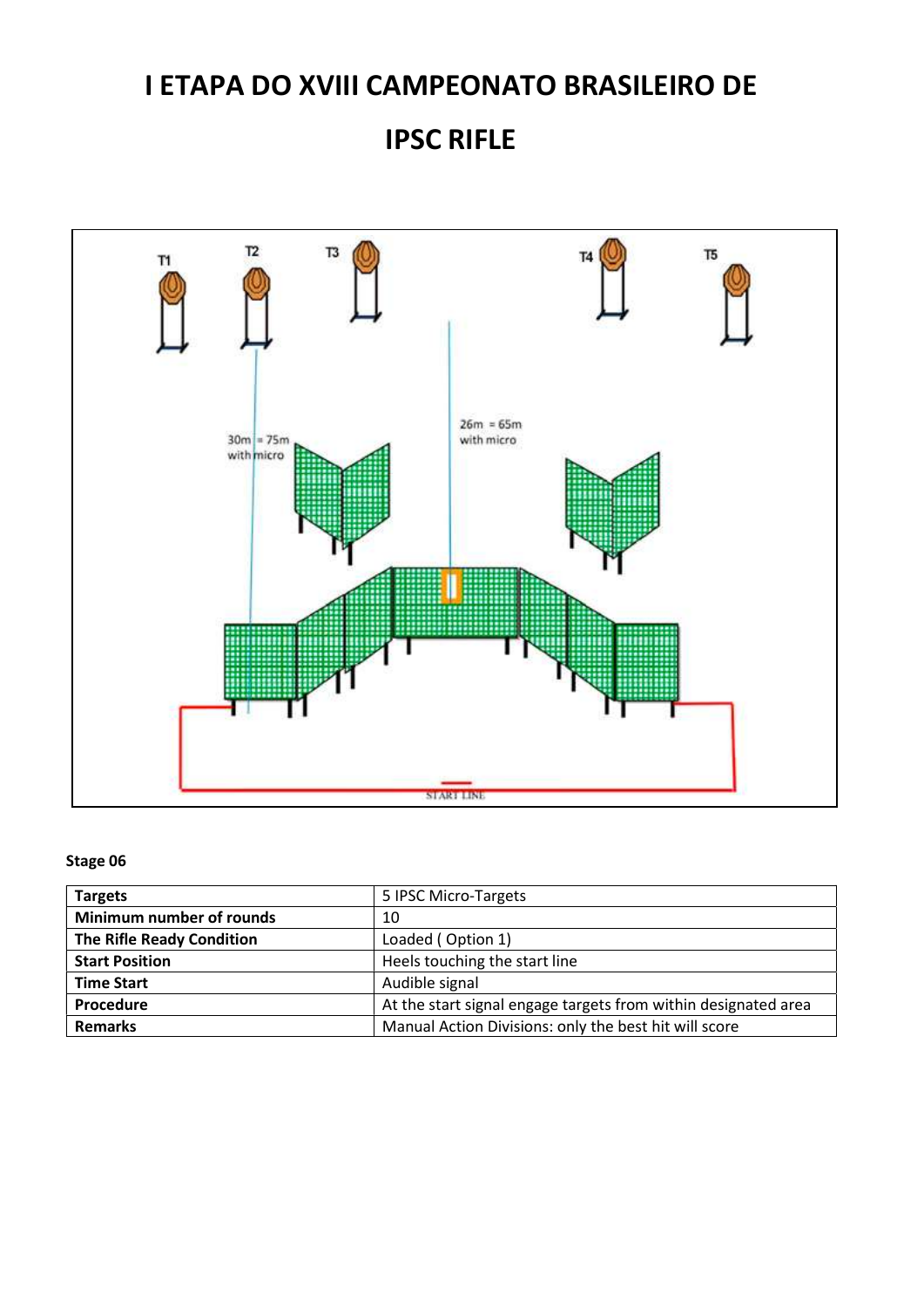IPSC RIFLE



| <b>Targets</b>                   | 5 IPSC Mini-Targets, 3 IPSC Micro-Targets                      |
|----------------------------------|----------------------------------------------------------------|
| Minimum number of rounds         | 16                                                             |
| <b>The Rifle Ready Condition</b> | Loaded (Option 1)                                              |
| <b>Start Position</b>            | Heels touching the start line                                  |
| <b>Time Start</b>                | Audible signal                                                 |
| Procedure                        | At the start signal engage targets from within designated area |
| <b>Remarks</b>                   | Manual Action Divisions: only the best hit will score          |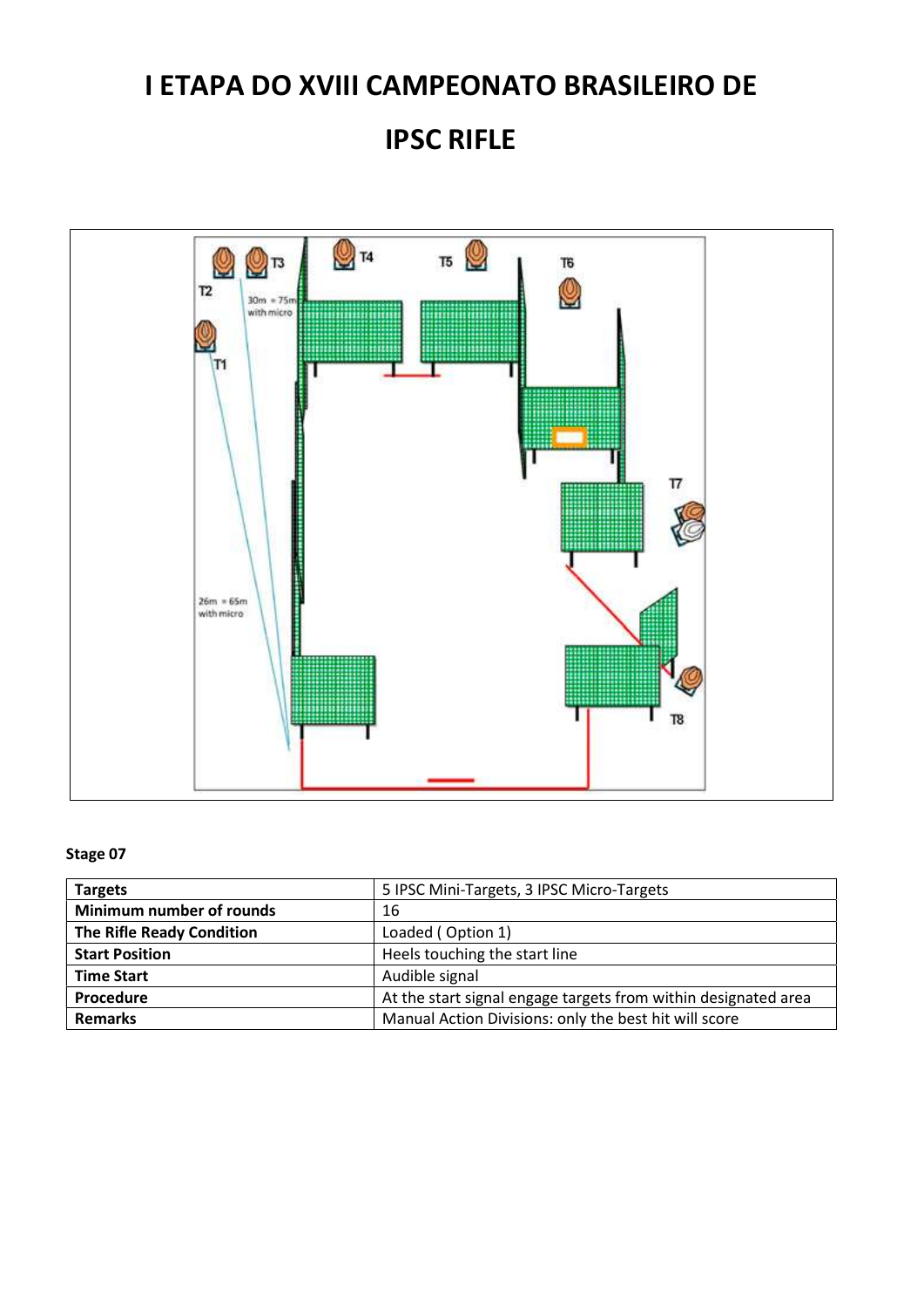## IPSC RIFLE



| <b>Targets</b>            | 5 IPSC Micro-Targets                                  |
|---------------------------|-------------------------------------------------------|
| Minimum number of rounds  | 10                                                    |
| The Rifle Ready Condition | Unloaded (Option 2) on the table on the mark          |
| <b>Start Position</b>     | Sitting on the bench, hands on knees as demonstrated  |
| <b>Time Start</b>         | Audible signal                                        |
| Procedure                 | Engage targets from within designated area            |
| <b>Remarks</b>            | Manual Action Divisions: only the best hit will score |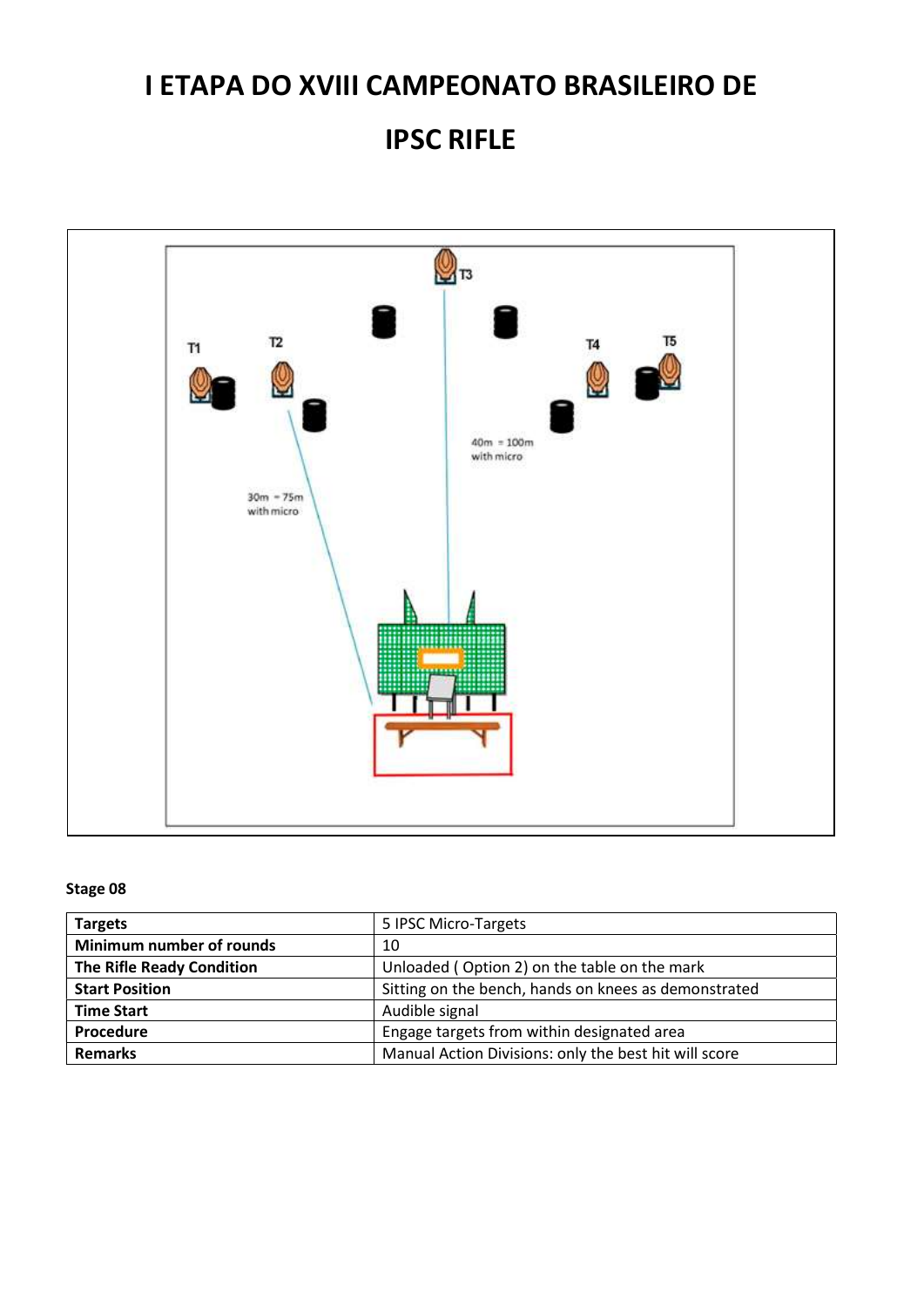### IPSC RIFLE



| <b>Targets</b>                   | 6 IPSC Targets                                                 |
|----------------------------------|----------------------------------------------------------------|
| Minimum number of rounds         | 12                                                             |
| <b>The Rifle Ready Condition</b> | Loaded (Option 1)                                              |
| <b>Start Position</b>            | Anywhere inside designated area                                |
| <b>Time Start</b>                | Audible signal                                                 |
| Procedure                        | At the start signal engage targets from within designated area |
| <b>Remarks</b>                   | Manual Action Divisions: only the best hit will score          |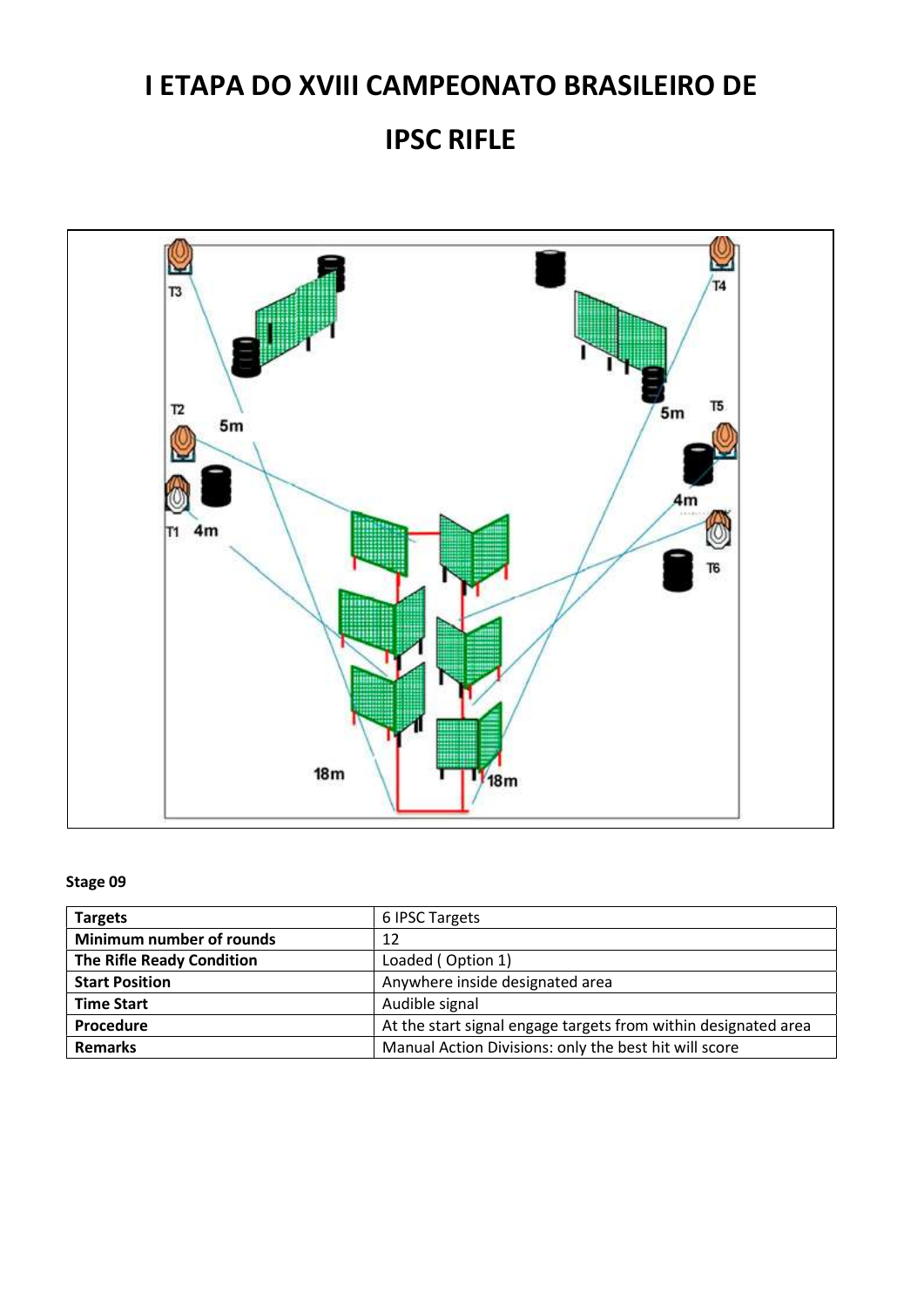## IPSC RIFLE



| <b>Targets</b>                   | 6 IPSC Mini-Targets, 8 IPSC Micro-Targets                      |
|----------------------------------|----------------------------------------------------------------|
| Minimum number of rounds         | 28                                                             |
| <b>The Rifle Ready Condition</b> | Loaded (Option 1)                                              |
| <b>Start Position</b>            | Heels touching the start line                                  |
| <b>Time Start</b>                | Audible signal                                                 |
| Procedure                        | At the start signal engage targets from within designated area |
| <b>Remarks</b>                   | Manual Action Divisions: only the best hit will score          |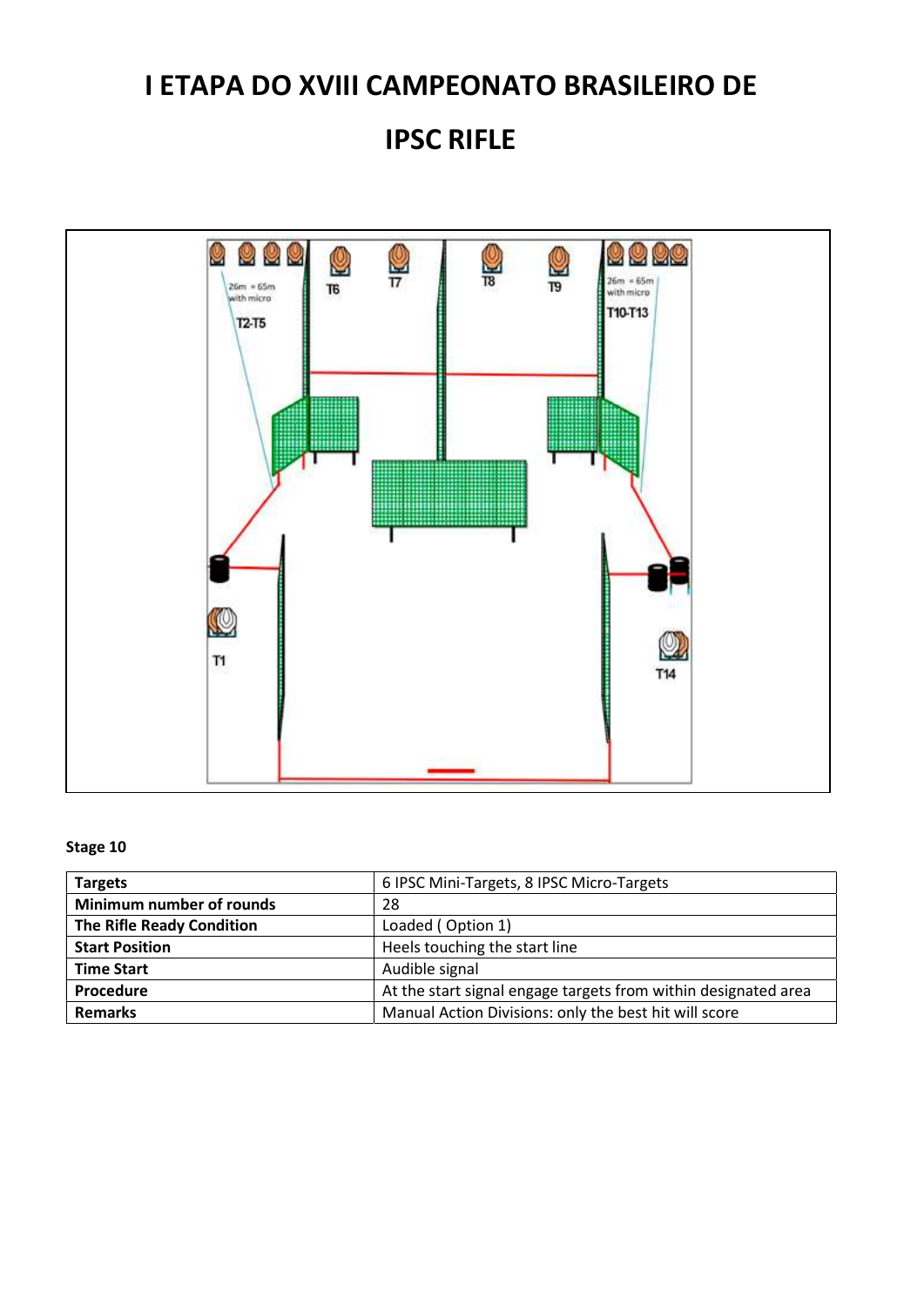## IPSC RIFLE



| <b>Targets</b>                   | 8 IPSC Targets                                                 |
|----------------------------------|----------------------------------------------------------------|
| Minimum number of rounds         | 16                                                             |
| <b>The Rifle Ready Condition</b> | Loaded (Option 1)                                              |
| <b>Start Position</b>            | Anywhere inside designated area                                |
| <b>Time Start</b>                | Audible signal                                                 |
| Procedure                        | At the start signal engage targets from within designated area |
| <b>Remarks</b>                   | Manual Action Divisions: only the best hit will score          |